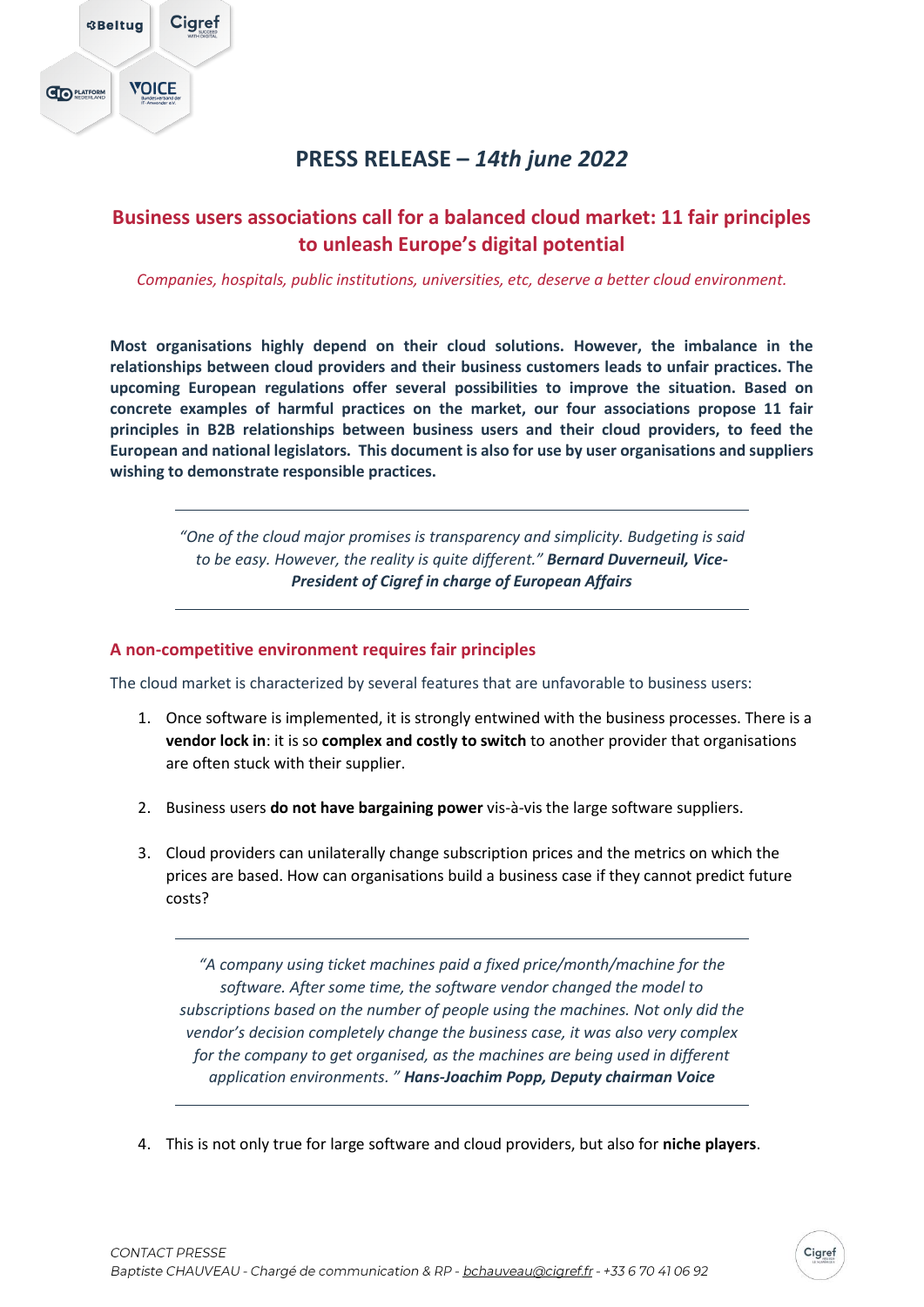

5. There is **market concentration and dominance** by a couple of large players, for a significant part of the cloud business market. Strong software providers copy features from smaller competitors and integrate them in their software. This both **reduces competition and customers' choices,** and thus increases their dependence.

*"When considering a provider, prices are dropped and features are promised. After signing, hidden costs emerge and features do not come as promised." Martijn Koning, President of CIO Platform Nederland*

- 6. There is a tendency to **combine vertical offerings.** Software providers can limit the choice of infrastructure which business customers are entitled to use to run their cloud applications.
- *7.* The **costs and complexity to get your data back** from the provider at the end of the contract, can be very unreasonable.

*"The cloud market is very heterogeneous. We aren't targeting specific cloud providers. The fair principles described should be respected by all cloud suppliers. " Claude Rapoport, President of Beltug*

### **NOW is the time to act**

The upcoming Digital Markets Act, Artificial Intelligence Act and Data Act, as well as the EU cloud rulebook and standard contractual clauses, offer several opportunities to improve the situation.

**We call on the European Commission, the European Parliament, national governments, and European and national regulatory and competition authorities to secure the future of the cloud in Europe. European organizations rely on cloud providers to achieve their digital transformation and deliver their services: it is critical that these cloud providers respect the rules of a fair trade and healthy competition in the European market, so that all players can benefit from the opportunities.**

We invite all these bodies to:

- stop the **abuse of vendor lock-in and unfair practices** by cloud providers, and ensure fair market practice in the digital technology markets.
- ensure that **control over data remains with business users of digital technologies,** without this leading to additional costs or other negative effects.

*"Some 30 years ago, the EU broke up the telecom operator monopolies, because Europe saw that competition in the telecom market would create many opportunities. Now, companies face a lock-in at a much higher on cloud services market" Bernard Duverneuil, Vice-President of Cigref in charge of European Affairs*